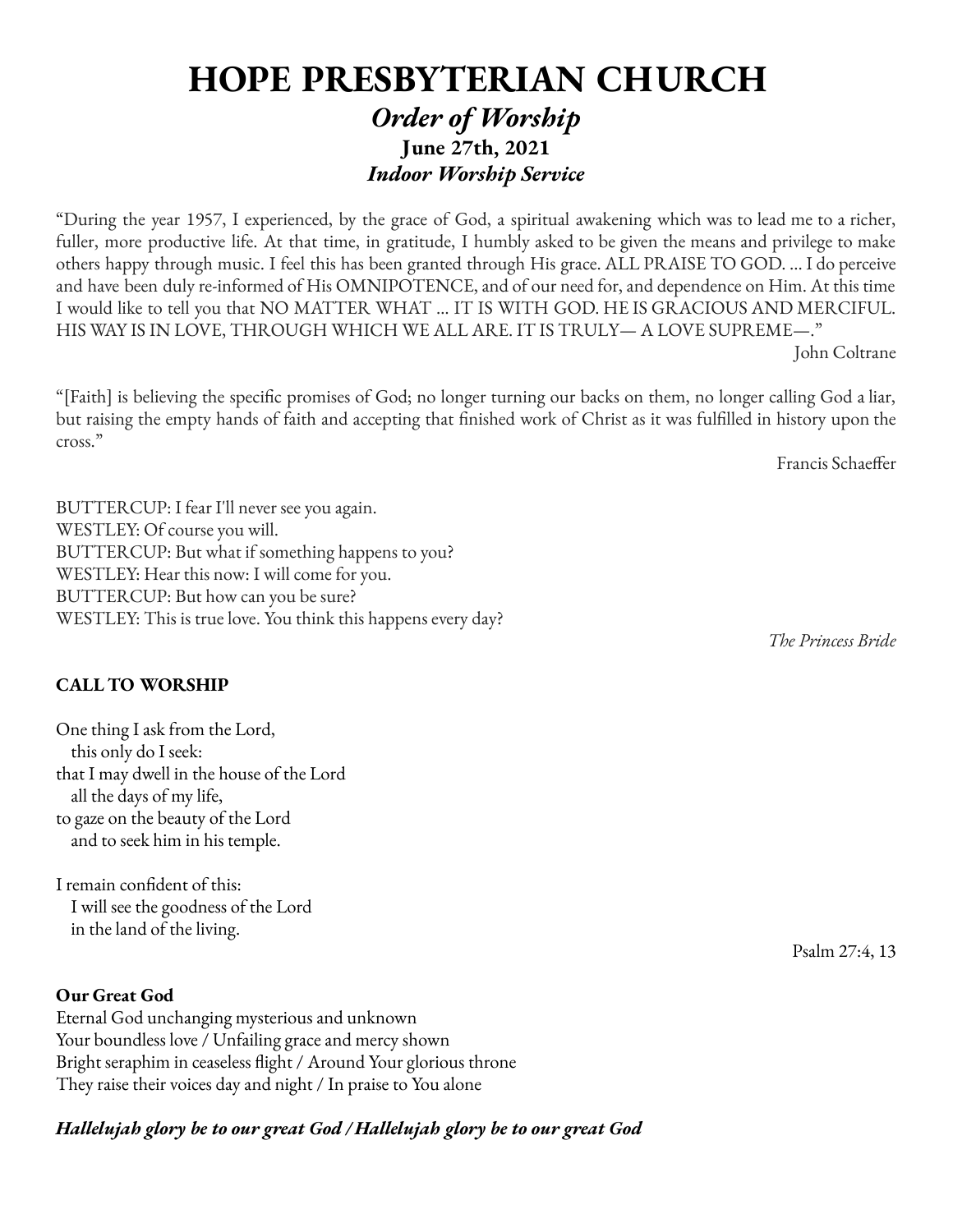Lord we are weak and frail / Helpless in the storm Surround us with Your angels / Hold us in Your arms Our cold and ruthless enemy / His pleasure is our harm Rise up O Lord and he will flee / Before our sov'reign God

Let ev'ry creature in the sea / And ev'ry flying bird Let ev'ry mountain / Ev'ry field and valley of the earth Let all the moons and all the stars / In all the universe Sing praises to the living God / Who rules them by His Word

by Fernando Ortega and Mac Powell © 2002 New Spring, Word Music, LLC, and Dejamesolo Music

## **Great Are You Lord**

You give life You are love / You bring light to the darkness You give hope You restore ev'ry heart that is broken / And great are You Lord

## *It's Your breath in our lungs / So we pour out our praise / We pour out our praise It's Your breath in our lungs / So we pour out our praise to You only*

And all the earth will shout Your praise / Our hearts will cry these bones will sing / Great are You Lord

by Leslie Jordan and David Leonard © 2012 Open Hands Music, Integrity's Praise! Music, and Integrity's Alleluia! Music

## **CALL TO CONFESSION Jackson Cole**

## **Confession of Sin**

Merciful God, you made us in your image, with a mind to know you, a heart to love you, and a will to serve you. But our knowledge is imperfect, our love inconsistent, our obedience incomplete. Day by day, we fail to grow into your likeness. We are truly sorry. We repent and turn to you. Forgive us and renew our lives through Jesus Christ, our Lord. Amen.

## **Silent Confession**

## **Assurance of Pardon**

In Christ we have redemption through his blood, the forgiveness of our trespasses, according to the riches of his grace. Ephesians 1:7

## **'Tis So Sweet To Trust In Jesus**

'Tis so sweet to trust in Jesus / Just to take Him at His word Just to rest upon His promise / Just to know thus saith the Lord

O how sweet to trust in Jesus / Just to trust His cleansing blood Just in simple faith to plunge me / 'Neath the healing cleansing flood

## *Jesus Jesus how I trust Him / How I've proved Him o'er and o'er Jesus Jesus precious Jesus / O for grace to trust Him more*

Yes 'tis sweet to trust in Jesus / Just from sin and self to cease Just from Jesus simply taking / Life and rest and joy and peace

I'm so glad I learned to trust Thee / Precious Jesus Savior Friend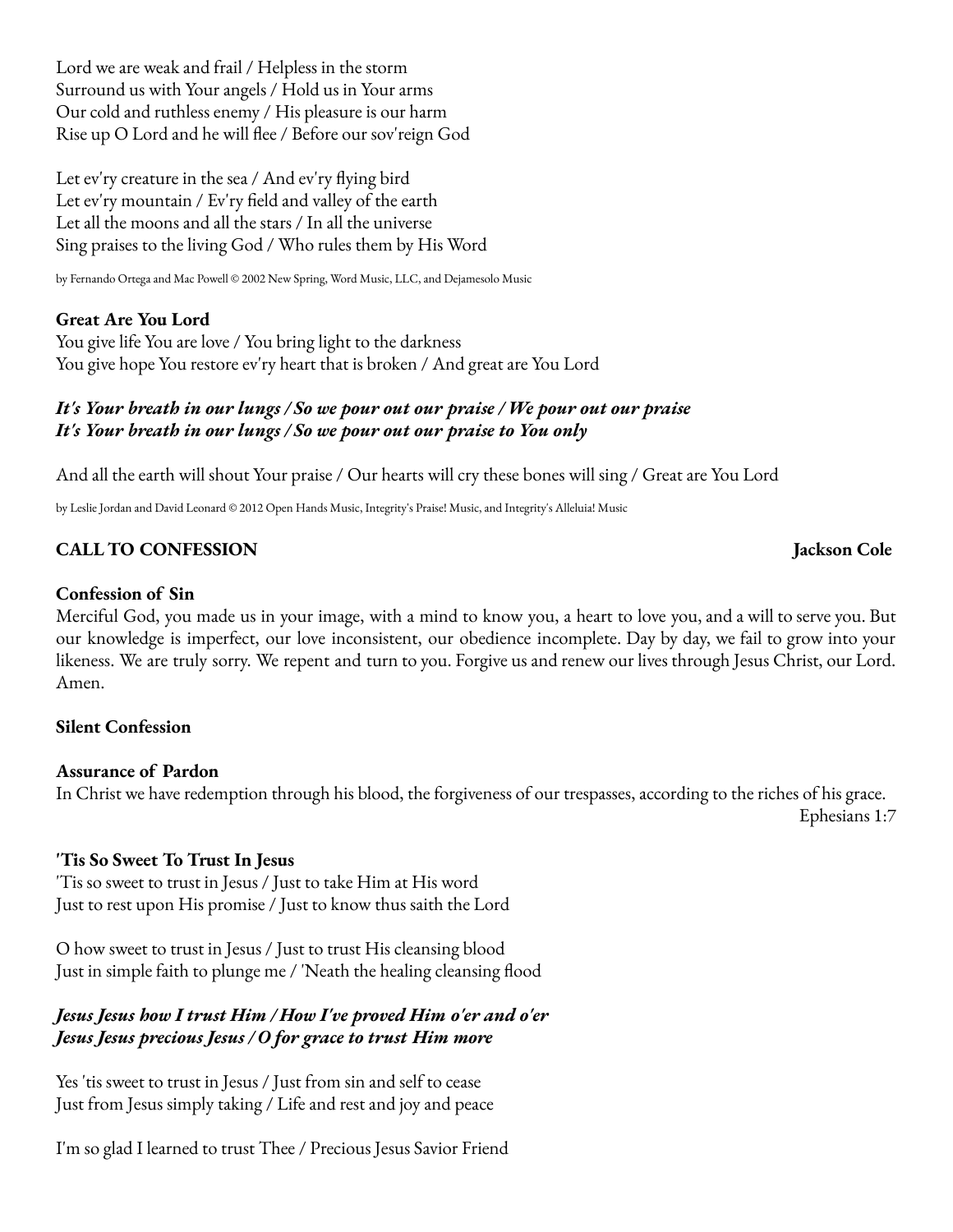## And I know that Thou art with me / Wilt be with me to the end

by William James Kirkpatrick and Louisa M. R. Stead © Public Domain

## **Passing of the Peace of Christ**

**Leader:** May the peace of Christ be with you. *All: And also with you.*

## **Welcome and Prayers of the People Davis Mooney**

## **Offering & Doxology**

Praise God from whom all blessings flow / Praise him all creatures here below Praise him above ye heavenly hosts / Praise father, son, and holy ghost

## **Life Together Ethan Smith**

## **PREACHING OF THE WORD**

## **"A Love Supreme" Ethan Smith**

 $<sup>1</sup>$  Paul, an apostle of Christ Jesus by the will of God, and Timothy our brother,</sup>

 $2^2$  To the saints and faithful brothers in Christ at Colossae:

Grace to you and peace from God our Father.

 $^3$  We always thank God, the Father of our Lord Jesus Christ, when we pray for you,  $^4$  since we heard of your faith in Christ Jesus and of the love that you have for all the saints, <sup>5</sup> because of the hope laid up for you in heaven. Of this you have heard before in the word of the truth, the gospel, <sup>6</sup> which has come to you, as indeed in the whole world it is bearing fruit and increasing—as it also does among you, since the day you heard it and understood the grace of God in truth,  $^7$  just as you learned it from Epaphras our beloved fellow servant. He is a faithful minister of Christ on your behalf <sup>8</sup> and has made known to us your love in the Spirit.

 $^9$  And so, from the day we heard, we have not ceased to pray for you, asking that you may be filled with the knowledge of his will in all spiritual wisdom and understanding, <sup>10</sup> so as to walk in a manner worthy of the Lord, fully pleasing to him: bearing fruit in every good work and increasing in the knowledge of God; <sup>11</sup> being strengthened with all power, according to his glorious might, for all endurance and patience with joy; <sup>12</sup> giving thanks to the Father, who has qualified you to share in the inheritance of the saints in light. <sup>13</sup> He has delivered us from the domain of darkness and transferred us to the kingdom of his beloved Son,  $^{14}$  in whom we have redemption, the forgiveness of sins.

Colossians 1:1-14

**Leader:** This is the Word of God for the people of God. *All: Thanks be to God*

## **THE LORD'S SUPPER**

**Leader:** The Lord be with you. *Congregation: And also with you.* **Leader:** Lift up your hearts. *Congregation: We lift them up to the Lord.* **Leader:** Let us give thanks to the Lord our God.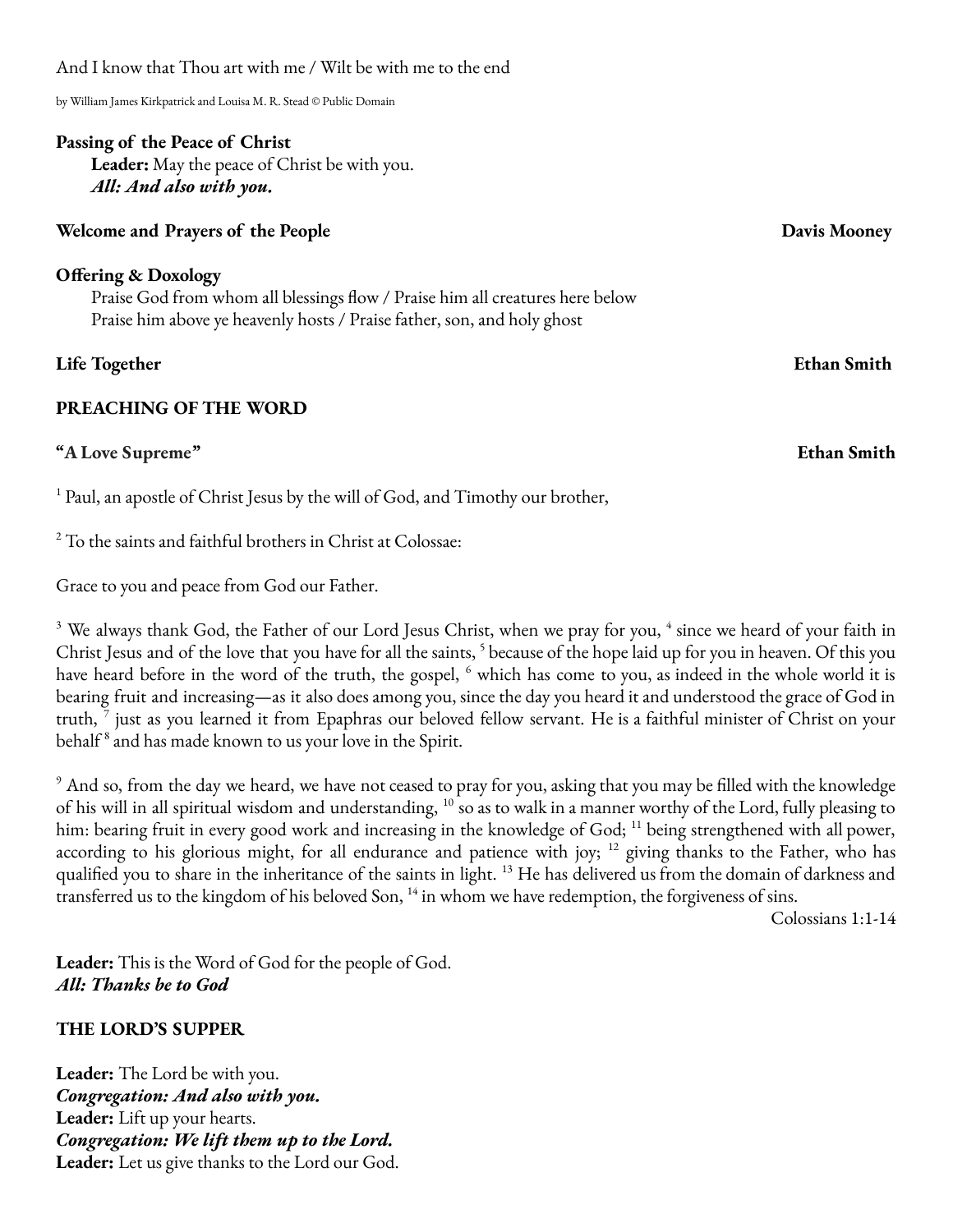## *Congregation: It is right to give him thanks and praise.* **Leader:** Therefore, we proclaim the mystery of faith: *All: Christ has died. Christ is risen. Christ willcome again.*

## **Lord's Supper Instructions**

- We invite those seated furthest away from the pulpit to come to the table first. An usher will tell you when to come.
- Households may approach together. We ask that each household practice physical distancing when awaiting their turn.
- Communicants will cup their hands, ready to receive the bread.
- Another server will make a cup available for each communicant to pick up. Wine is the darker liquid and grape juice is the lighter liquid.
- Young children who have made a profession of faith may partake in the Lord's Supper when they have met with and been approved by the Session.

## **Here Is Love**

Here is love vast as the ocean / Loving-kindness as the flood When the Prince of Life our Ransom / Shed for us His precious blood (REPEAT)

## *Who His love will not remember / Who can cease to sing His praise He can never be forgotten / Throughout Heav'n's eternal days*

On the mount of crucifixion / Fountains opened deep and wide Through the floodgates of God's mercy / Flowed a vast and gracious tide

## *Grace and love like mighty rivers / Poured incessant from above Heav'n's peace and perfect justice / Kissed a guilty world in love*

No love is higher no love is wider / No love is deeper no love is truer No love is higher no love is wider / No love is like Your love O Lord (REPEAT)

Yes here is love / Vast as the ocean / Yes here is love / Vast as the ocean

by Robert S. Lowry, Matt Redman, and William Rees © 2004 Thankyou Music

## **BENEDICTION**

"May grace and peace be multiplied to you in the knowledge of God and of Jesus our Lord."

2 Peter 1:2

## **ADDITIONAL PRAYERS AND MEDITATIONS**

## **Prayer for Those Struggling with Sin**

Lord Jesus, grant that I may see in you the fulfillment of all my needs and may turn from every false satisfaction to feed on you, the true and living bread. Enable me to lay aside the sin that clings so closely, and run with perseverance the race set before me, looking to you, the author and perfecter of my faith. Amen.